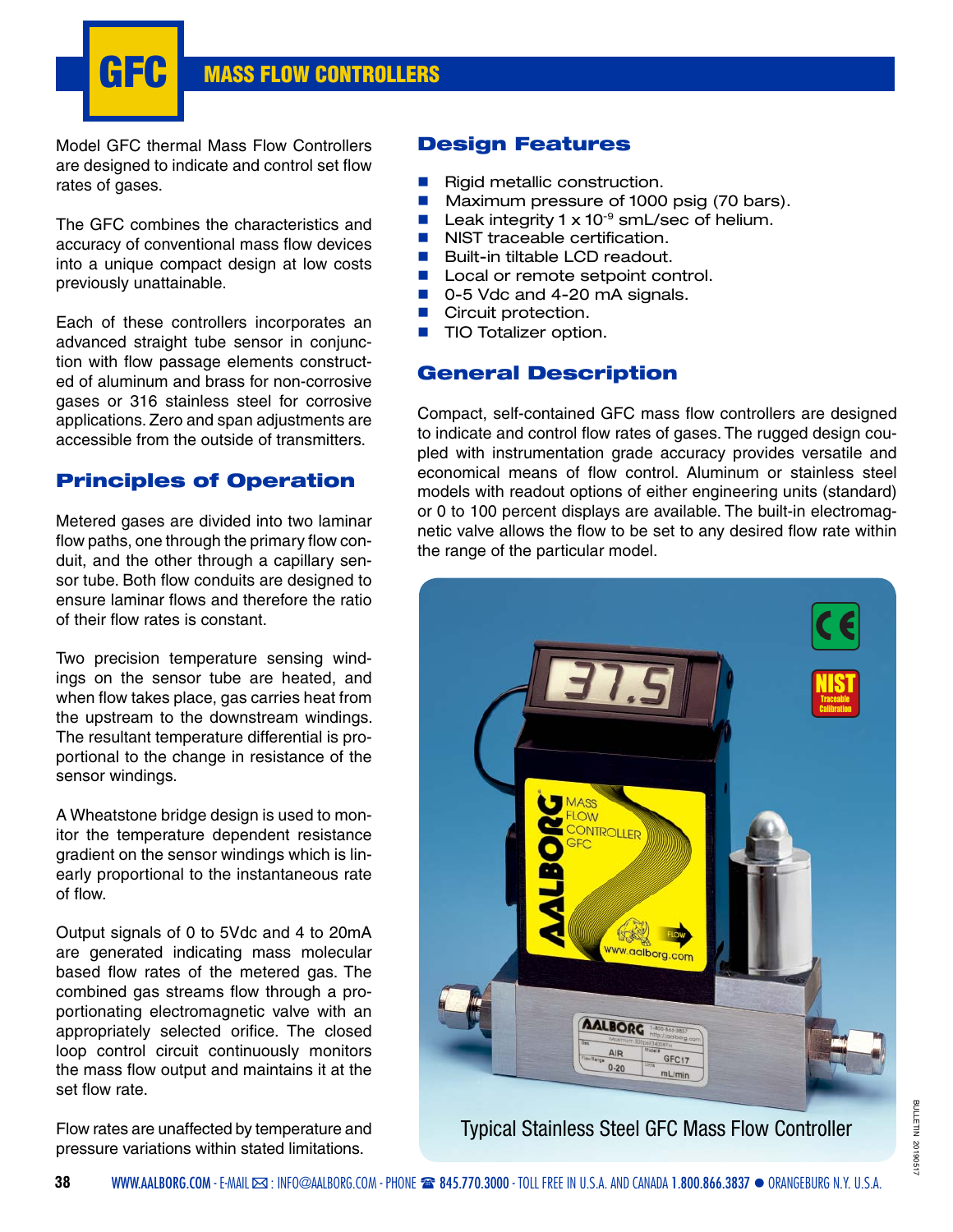

Setpoints are controlled either locally or remotely. The valve is normally closed as a safety feature to ensure that gas flow is shut off in case of a power outage. The LCD readout built into the top of the transducer is tiltable over 90 degrees to provide optimal reading comfort. It is connected to the transducer by a standard modular plug, and is readily removable for remote reading installations. Transducers without LCD readout are offered for OEM applications. GFC mass flow controllers are available with flow ranges from 10 mL/min to 1000 L/min N2.Gases are connected by means of 1/4", 3/8", or optional 1/8" compression fittings and 3/4" FNPT fittings. Optional fittings are available. These controllers may be used as bench top units or mounted by means of screws in the base.Transducer power supply ports are fuse and polarity protected.

## **Leak Integrity**

| Table 20 - Specifications         |                                                                                                                                                           |                               |               |     |                                                                                                                  |                |                               |  |  |  |  |
|-----------------------------------|-----------------------------------------------------------------------------------------------------------------------------------------------------------|-------------------------------|---------------|-----|------------------------------------------------------------------------------------------------------------------|----------------|-------------------------------|--|--|--|--|
| <b>ACCURACY:</b>                  |                                                                                                                                                           | <b>ACCURACY %FS</b>           |               |     | <b>OPTIONAL ENHANCED ACCURACY %FS</b>                                                                            |                |                               |  |  |  |  |
|                                   | <b>MODEL:</b>                                                                                                                                             | GFC 17, 37, 47 GFC 57, 67, 77 |               |     | <b>MODEL:</b>                                                                                                    | GFC 57, 67, 77 |                               |  |  |  |  |
|                                   | <b>FLOW RANGE:</b>                                                                                                                                        | $0 - 100%$                    | 20-100% 0-20% |     | <b>FLOW RANGE:</b>                                                                                               | 20-100% 0-20%  |                               |  |  |  |  |
|                                   | <b>ACCURACY:</b>                                                                                                                                          | ±1.0%                         | ±1.5%         | ±3% | <b>ACCURACY:</b>                                                                                                 | ±1%            | ±1.0%<br>REF DATA with $±1\%$ |  |  |  |  |
| <b>CALIBRATIONS:</b>              |                                                                                                                                                           |                               |               |     | Performed at standard conditions [14.7 psia (101.4 kPa) and 70 °F (21.1 °C)] unless otherwise requested.         |                |                               |  |  |  |  |
| <b>REPEATABILITY:</b>             | $\pm 0.25\%$ of full scale.                                                                                                                               |                               |               |     |                                                                                                                  |                |                               |  |  |  |  |
| <b>RESPONSE TIME:</b>             |                                                                                                                                                           |                               |               |     | Generally 2 seconds to within $\pm 2\%$ of actual flow rate over 25 to 100% of full scale.                       |                |                               |  |  |  |  |
| TEMPERATURE COEFFICIENT:          | 0.15% of full scale / °C.                                                                                                                                 |                               |               |     |                                                                                                                  |                |                               |  |  |  |  |
| <b>PRESSURE COEFFICIENT:</b>      | $0.01\%$ of full scale / psi $(0.07$ bar).                                                                                                                |                               |               |     |                                                                                                                  |                |                               |  |  |  |  |
| <b>PRESSURE DROP:</b>             | See Table 22.                                                                                                                                             |                               |               |     |                                                                                                                  |                |                               |  |  |  |  |
| <b>OPTIMUM GAS PRESSURE:</b>      | 25 psig (1.73 bars).                                                                                                                                      |                               |               |     |                                                                                                                  |                |                               |  |  |  |  |
| <b>MAX. GAS PRESSURE:</b>         |                                                                                                                                                           |                               |               |     | 1000 psig (70 bars) maximum GFC 17, 37, 47. 500 psig (34.5 bars) GFC 57, 67, 77.                                 |                |                               |  |  |  |  |
| <b>TURN DOWN RATIO:</b>           | 40:1.                                                                                                                                                     |                               |               |     |                                                                                                                  |                |                               |  |  |  |  |
| <b>MAX. DIFF. PRESSURE:</b>       | 50 psi for GFC 17/37/57/67 and 77 (3.4 bars), 40 psi for 47 (2.7 bars).                                                                                   |                               |               |     |                                                                                                                  |                |                               |  |  |  |  |
| <b>GAS AND AMBIENT TEMP:</b>      | 32 °F to 122 °F (0 °C to 50 °C). 14 °F to 122 °F (-10 °C to 50 °C) - Dry gases only.                                                                      |                               |               |     |                                                                                                                  |                |                               |  |  |  |  |
| <b>**MATERIALS FLUID CONTACT:</b> | a. Aluminum models GFC Series: anodized aluminum, 316 stainless steel, brass and Viton® O-rings.                                                          |                               |               |     |                                                                                                                  |                |                               |  |  |  |  |
|                                   | <b>b.</b> Stainless steel models GFC17S, 37S, 47S, 57S, 67S and 77S: 316 stainless steel and Viton® O-rings.<br>Optional O-rings: Buna®, EPR and Kalrez®. |                               |               |     |                                                                                                                  |                |                               |  |  |  |  |
| <b>ATTITUDE SENSITIVITY:</b>      |                                                                                                                                                           |                               |               |     | No greater than +15 degree rotation from horizontal to vertical; standard calibration is in horizontal position. |                |                               |  |  |  |  |
| <b>OUTPUT SIGNALS:</b>            |                                                                                                                                                           |                               |               |     | Linear 0-5 Vdc. (1000 ohms min. load impedance); 4-20 mA (0-500 ohms loop resistance) Max noise ±20mV.           |                |                               |  |  |  |  |
| <b>COMMAND SIGNALS:</b>           |                                                                                                                                                           |                               |               |     | Analog 0-5 Vdc or 4-20 mA for remote set point mode; NPN compatible purge /valve off.                            |                |                               |  |  |  |  |
| <b>CONNECTIONS:</b>               | GFC 17: 1/4" compression fittings. Optional: 6mm, 3/8" and 1/8" compression fittings or 1/4" VCR®.                                                        |                               |               |     |                                                                                                                  |                |                               |  |  |  |  |
|                                   |                                                                                                                                                           |                               |               |     | GFC 37: 1/4" compression fittings. Optional: 6mm and 3/8" compression fittings or 1/4" VCR®.                     |                |                               |  |  |  |  |
|                                   | GFC 47: 3/8" compression fittings.                                                                                                                        |                               |               |     |                                                                                                                  |                |                               |  |  |  |  |
|                                   | GFC 57: 3/8" compression fittings.                                                                                                                        |                               |               |     |                                                                                                                  |                |                               |  |  |  |  |
|                                   | GFC 67: 1/2" compression fittings.                                                                                                                        |                               |               |     |                                                                                                                  |                |                               |  |  |  |  |
|                                   | <b>GFC 77:</b> 3/4" FNPT fittings. Optional: 3/4" compression fittings.                                                                                   |                               |               |     |                                                                                                                  |                |                               |  |  |  |  |
| <b>LEAK INTEGRITY:</b>            | 1 x 10 <sup>-9</sup> smL/sec of helium maximum to the outside environment.                                                                                |                               |               |     |                                                                                                                  |                |                               |  |  |  |  |
| <b>TRANSDUCER INPUT POWER:</b>    | GFC 17, 37 and 47: Universal +12 Vdc to 26 Vdc, 650 mA maximum.<br>GFC 57, 67 and 77: +12 Vdc, 800 mA; +24 Vdc, 650 mA optional.                          |                               |               |     |                                                                                                                  |                |                               |  |  |  |  |
| <b>CIRCUIT PROTECTION:</b>        |                                                                                                                                                           |                               |               |     | Circuit boards have built-in polarity reversal protection. Resettable fuses provide power input protection.      |                |                               |  |  |  |  |
| <b>DISPLAY:</b>                   | 3-1/2 digit LCD, 0.5" high characters.                                                                                                                    |                               |               |     |                                                                                                                  |                |                               |  |  |  |  |
| <b>CE COMPLIANT:</b>              | EN 55011 class 1, class B; EN50082-1.                                                                                                                     |                               |               |     |                                                                                                                  |                |                               |  |  |  |  |

1 x 10<sup>-9</sup> mL/sec of helium maximum to the outside environment.

 *\*\*The selection of materials of construction, is the responsibility of the customer. The company accepts no liability.*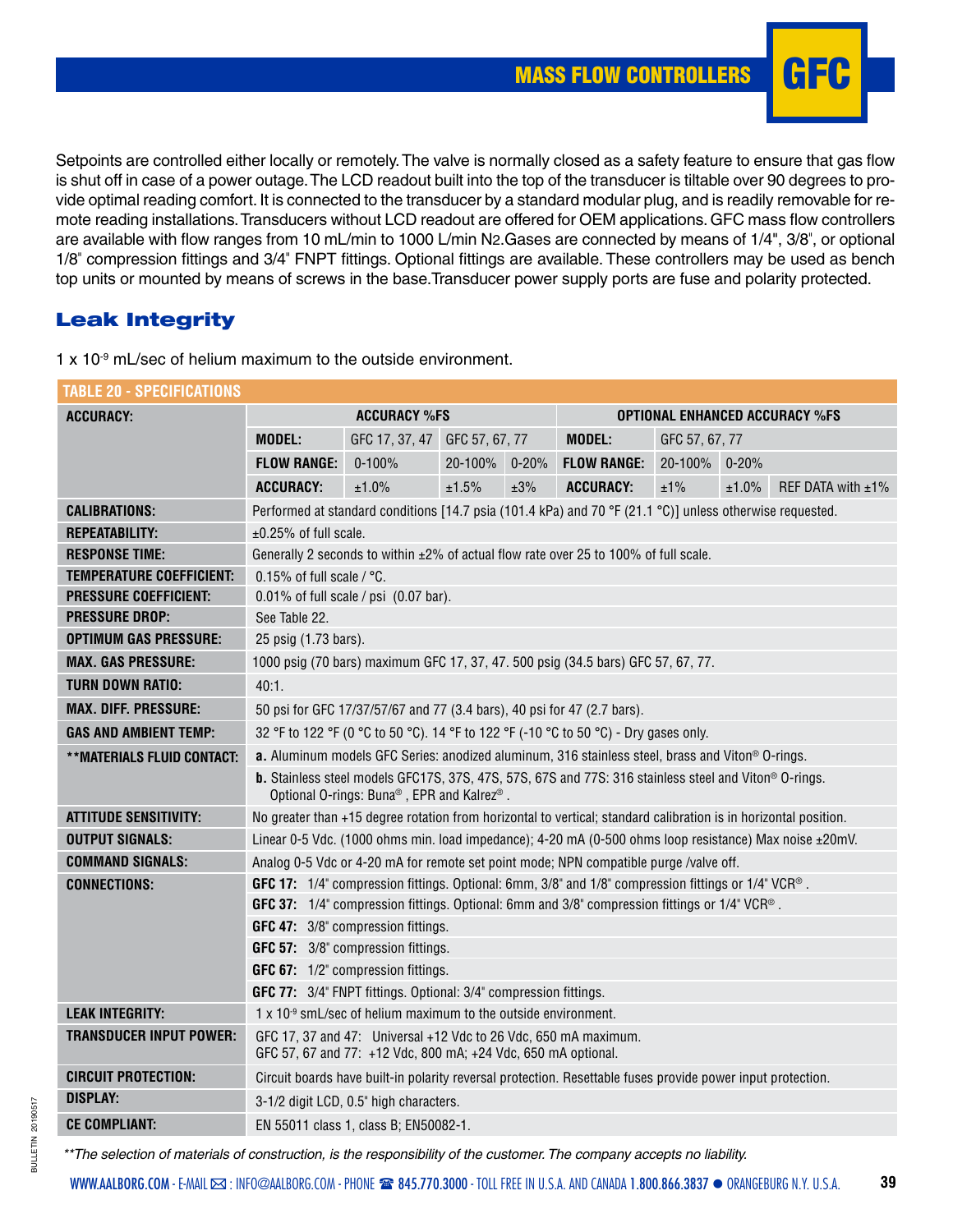#### **TABLE 21 - FLOW RANGES FOR GFC**

|             | <b>GFC 17 LOW FLOW MASS FLOW CONTROLLER</b>       |
|-------------|---------------------------------------------------|
| <b>CODE</b> | mL / min [N2]                                     |
| 01          | $0$ to 10                                         |
| 02          | 0 to 20                                           |
| 03          | 0 to 50                                           |
| 04          | 0 to 100                                          |
| 05          | 0 to 200                                          |
| 06          | 0 to 500                                          |
| <b>CODE</b> | mL / min [N2]                                     |
| 07          | 0 <sub>to 1</sub>                                 |
| 08          | $0$ to $2$                                        |
| 09          | $0$ to 5                                          |
| 10          | $0$ to 10                                         |
|             | GFC 37 MEDIUM FLOW MASS FLOW CONTROLLER           |
| 11          | 0 to 15                                           |
| 30          | 0 to 20                                           |
| 31          | 0 to 30                                           |
| 32          | 0 to 40                                           |
| 33          | 0 to 50                                           |
|             | GFC 47 /57 /67 /77 HIGH FLOW MASS FLOW CONTROLLER |
| 40          | 0 to 60                                           |
| 41          | 0 to 80                                           |
| 42          | 0 to 100                                          |
| 50          | 0 to 200                                          |
| 60          | 0 to 500                                          |
| 70          | 0 to 1000                                         |
|             |                                                   |

| IILVVVIIL PIIVI |                  |                              |        |        |  |  |  |  |  |  |
|-----------------|------------------|------------------------------|--------|--------|--|--|--|--|--|--|
| <b>MODEL</b>    | <b>FLOW RATE</b> | <b>MAXIMUM PRESSURE DROP</b> |        |        |  |  |  |  |  |  |
|                 | [liters/min]     | [mm<br>H <sub>2</sub> 0      | [psid] | [mbar] |  |  |  |  |  |  |
| <b>GFC 17</b>   | up to 10         | 720                          | 1.06   | 75     |  |  |  |  |  |  |
|                 | 15               | 2630                         | 3.87   | 266    |  |  |  |  |  |  |
|                 | 20               | 1360                         | 2.00   | 138    |  |  |  |  |  |  |
| <b>GFC 37</b>   | 30               | 2380                         | 3.50   | 241    |  |  |  |  |  |  |
|                 | 40               | 3740                         | 5.50   | 379    |  |  |  |  |  |  |
|                 | 50               | 5440                         | 8.00   | 551    |  |  |  |  |  |  |
| <b>GFC 47</b>   | 60               | 7480                         | 11.00  | 758    |  |  |  |  |  |  |
|                 | 100              | 12850                        | 18.89  | 1302   |  |  |  |  |  |  |
| GFC 57          | 200              | 7031                         | 10.00  | 690    |  |  |  |  |  |  |
| GFC 67          | 500              | 8437                         | 12.00  | 827    |  |  |  |  |  |  |
| GFC 77          | 1000             | 10547                        | 15.00  | 1034   |  |  |  |  |  |  |

**TABLE 22 - MAXIMUM PRESSURE DROP FOR GFC**



# GFC 57, 67 and 77 Series Aluminum and Stainless Mass Flow **Controllers**

## **TABLE 23 - ACCESSORIES FOR GFC**

|                       | POWER SUPPLY - BATTERY PACK - CABLES                |
|-----------------------|-----------------------------------------------------|
| <b>PS-GFC-110NA-2</b> | Power Supply, 110 V/12 Vdc /North America           |
| PS-GFC-110NA-4        | Power Supply, 110 V/24 Vdc /North America           |
| <b>PS-GFC-230EU-2</b> | Power Supply, 220 V/12 Vdc /Europe                  |
| <b>PS-GFC-230EU-4</b> | Power Supply, 220 V/24 Vdc /Europe                  |
| <b>PS-GFC-240UK-2</b> | Power Supply 240 V/12 Vdc /United Kingdom           |
| <b>PS-GFC-240UK-4</b> | Power Supply 240 V/24 Vdc /United Kingdom           |
| <b>PS-GFC-240AU-2</b> | Power Supply 240 V/12 Vdc /Australia                |
| <b>PS-GFC-240AU-4</b> | Power Supply 240 V/24 Vdc /Australia                |
| <b>CBL-DGS</b>        | Cable, Shielded 15-pin D-connector / end terminated |
| 17/3RC                | Remote Cable, 3 feet long                           |
| 17/ R                 | Remote LCD readout with 3 feet long cable           |

*For Totalizer Input/Output Flow Monitor/ Controller options see page 51.*

#### **40**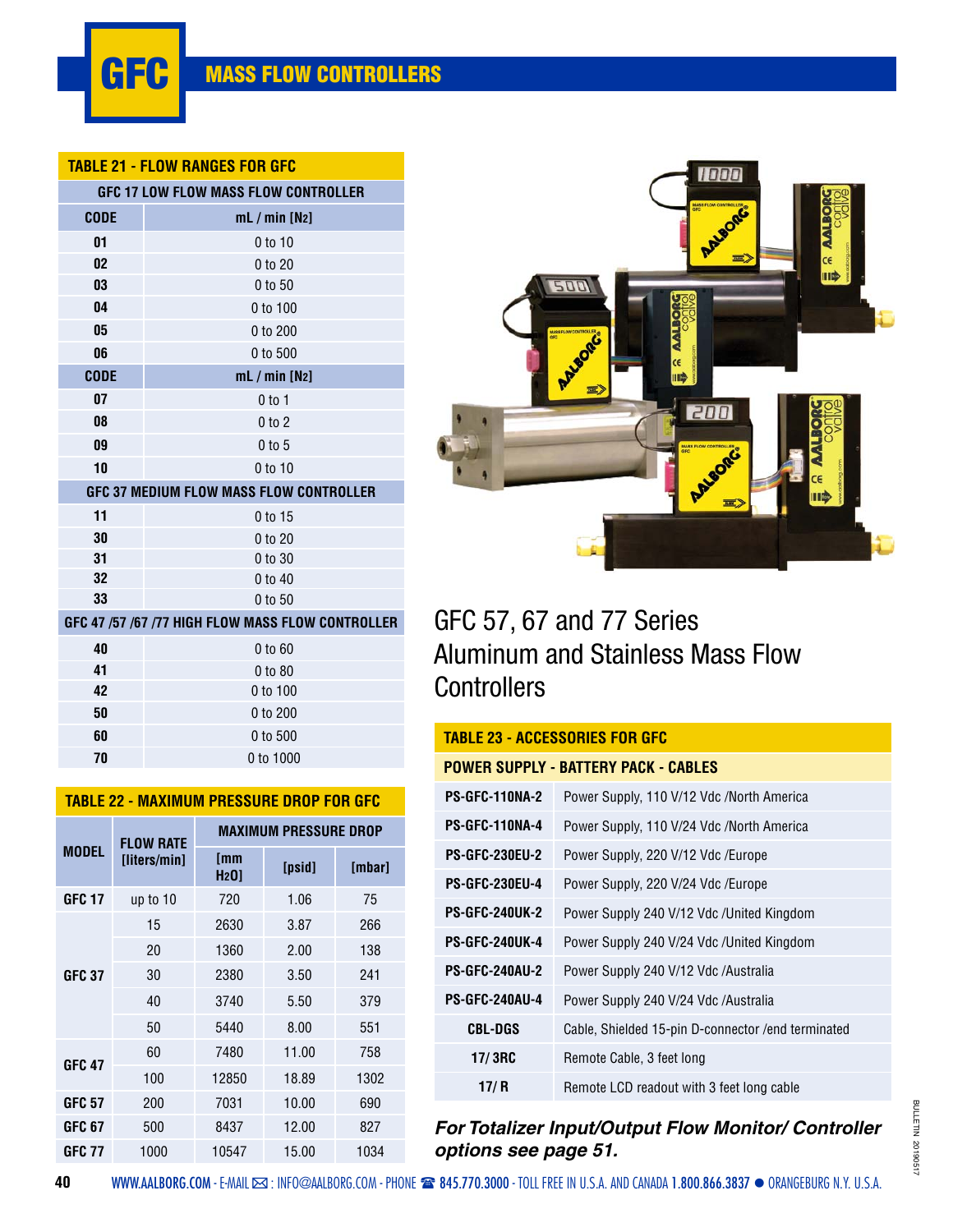



GFC Mass Flow Controller

### **TABLE 24 - DIMENSION FOR GFC**

|                   |                                                                          | DIMENSION (INCH) |      |                              |                                |        |      |      |      |            |  |
|-------------------|--------------------------------------------------------------------------|------------------|------|------------------------------|--------------------------------|--------|------|------|------|------------|--|
| <b>MODEL</b>      | <b>CONNECTION</b><br><b>COMPRESSION FITTING</b><br>(except model GFC 77) |                  |      | N <sub>0</sub><br><b>LCD</b> | <b>MOUNTING</b><br><b>HOLE</b> |        |      |      |      |            |  |
|                   |                                                                          | A                | B    | $C/*C$                       | $D/*D$                         | $E/*E$ | F    | G    | H    | J          |  |
| <b>GFC 17</b>     | 1/4" Tube 0 Diameter                                                     | 5.72             | 1.00 | 1.00                         | 4.27                           | 6.29   | 0.69 | 2.69 | 4.61 | $6 - 32$   |  |
|                   |                                                                          |                  |      | *C                           | *D                             | E      |      |      |      |            |  |
| <b>GFC 37</b>     | 1/4" Tube 0 Diameter                                                     | 6.10             | 1.37 | 1.25                         | 5.19                           | 7.21   | 0.69 | 2.69 | 4.99 | $6 - 32$   |  |
| <b>GFC 47</b>     | 3/8" Tube O Diameter                                                     | 6.10             | 1.37 | 1.25                         | 5.19                           | 7.33   | 0.69 | 2.69 | 4.99 | $6 - 32$   |  |
| <b>GFC 57</b>     | 3/8" Tube O Diameter                                                     | 6.73             | 2.00 | 1.75                         | 10.2                           | 12.3   | 1.39 | 4.69 | 5.62 | $10 - 24$  |  |
| GFC <sub>67</sub> | 1/2" Tube 0 Diameter                                                     | 7.55             | 3.00 | 3.00                         | 10.24                          | 12.4   | 2.5  | 6.80 | 6.53 | $1/4 - 20$ |  |
| GFC 77            | 3/4" NPT Female                                                          | 8.66             | 4.00 | 4.00                         | 10.5                           |        | 3.0  | 6.80 | 7.55 | $1/4 - 20$ |  |

For Specific Flow Ranges Contact Aalborg Customer Service Department.